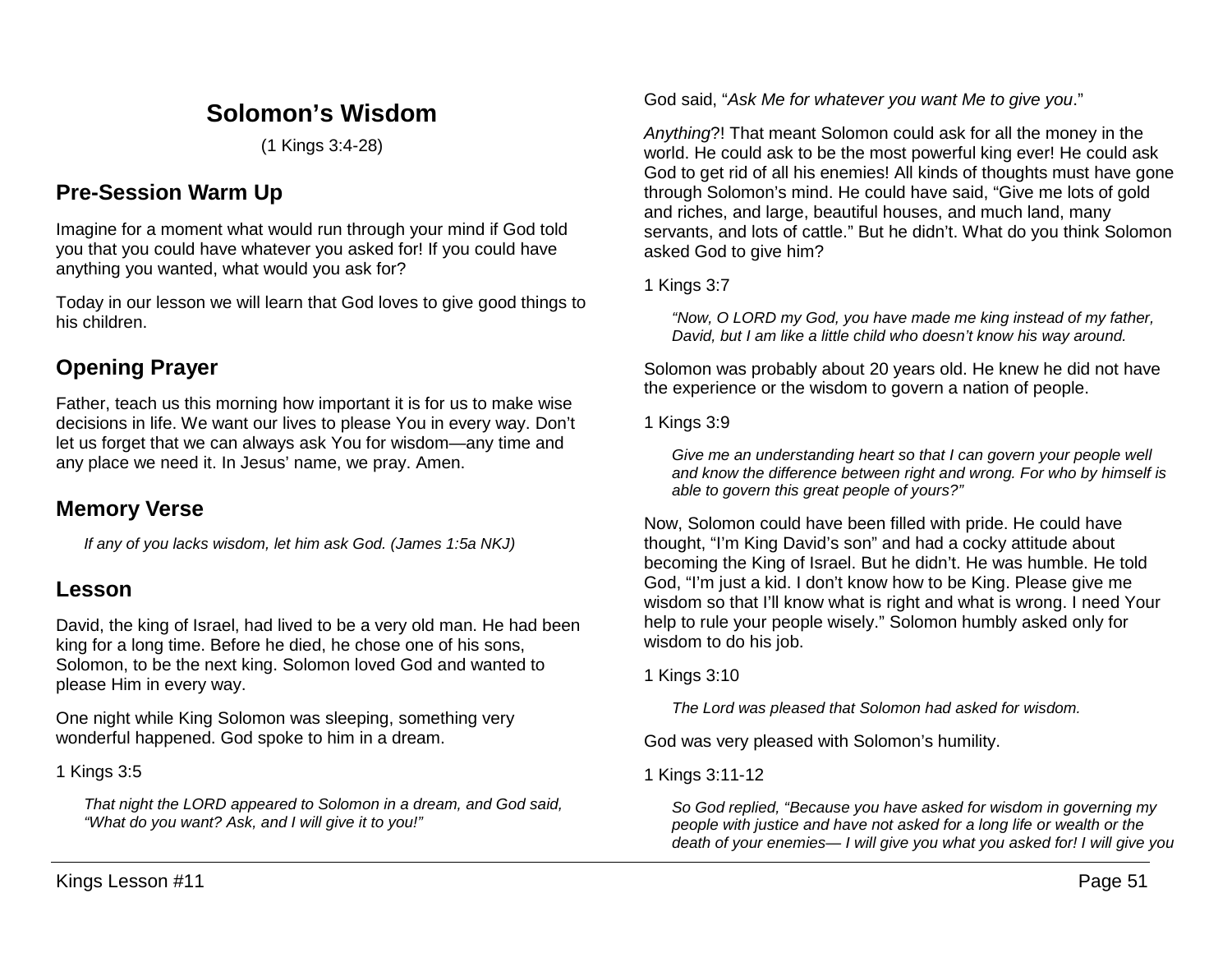*a wise and understanding heart such as no one else has had or ever will have!*

God was pleased with Solomon's request, and said, "Because you have asked for wisdom, I will give it to you. You shall be the wisest man who ever lived. And, I am going to give you the things you did not ask for…"

#### 1 Kings 3:13

*And I will also give you what you did not ask for—riches and fame! No other king in all the world will be compared to you for the rest of your life!*

And then God says that He'll give Solomon a long life, too.

#### 1 Kings 3:14

*And if you follow me and obey my decrees and my commands as your father, David, did, I will give you a long life."*

Solomon could have asked God for money, power or fame. But, because he asked for wisdom, God gave him even more than he had asked for! God is eager to do what is best for you, too.

Solomon's chance to find out if God really did give him wisdom came along soon. One day, two ladies who were having a terrible fight came to ask King Solomon to settle their disagreement.

1 Kings 3:17-18

*"Please, my lord," one of them began, "this woman and I live in the same house. I gave birth to a baby while she was with me in the house. Three days later this woman also had a baby. We were alone; there were only two of us in the house.* 

Here's what happened: Two women, living together in the same house, both had babies within three days of each other. Then one night one woman's baby died and while the other woman was sleeping, she switched the babies. When the second woman woke up, she had the dead baby in her arms. Instantly, she realized it wasn't her child! But when she accused the other woman of switching

babies, the first woman denied it. So, the two women came to King Solomon to settle their argument.

1 Kings 3:22

*Then the other woman interrupted, "It certainly was your son, and the living child is mine." "No," the first woman said, "the living child is mine, and the dead one is yours." And so they argued back and forth before the king.*

How would you settle this argument? [Teacher, let the children respond.] Let's read on to see how King Solomon solves this problem…

1 Kings 3:24-25

*All right, bring me a sword." So a sword was brought to the king. Then he said, "Cut the living child in two, and give half to one woman and half to the other!"* 

Woe, that sounds pretty drastic, doesn't it?! Let's see if this was a wise thing for King Solomon to do…

1 Kings 3:26

*Then the woman who was the real mother of the living child, and who loved him very much, cried out, "Oh no, my lord! Give her the child please do not kill him!" But the other woman said, "All right, he will be neither yours nor mine; divide him between us!"*

The idea of seeing her baby die was too much for the true mother. She cried, "Let the other woman have him! Don't kill the child."

But the woman who switched the babies said, "Yes, cut the child in half! Neither of us should have him."

So, now Solomon knew for sure which mother was the truly the mother of the living child. He knew that the real mother was the one who would rather let someone else have the baby than to let him be hurt.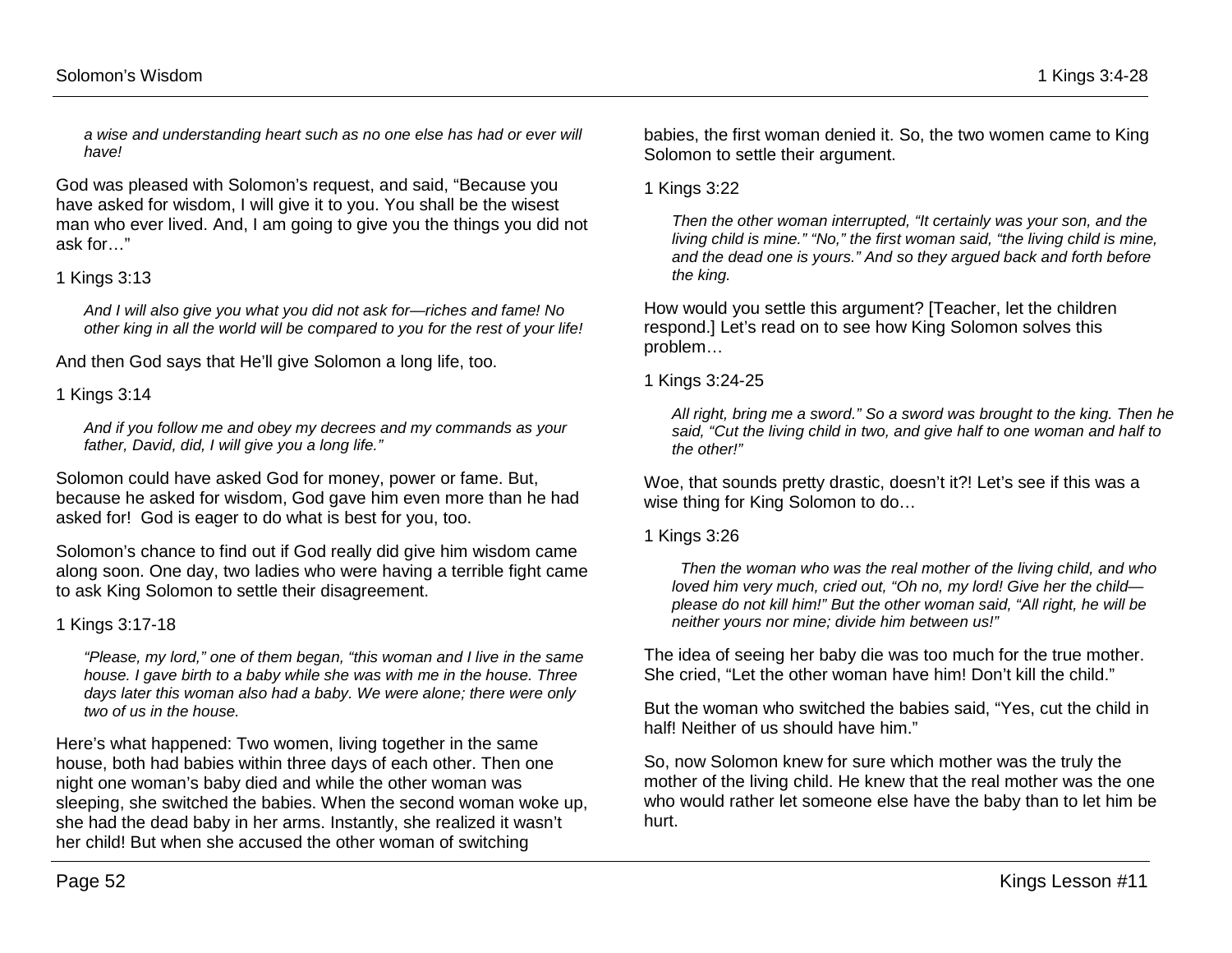#### 1 Kings 3:27

*Then the king said, "Do not kill the child, but give him to the woman who wants him to live, for she is his mother!"* 

Word of the king's decision spread quickly throughout the nation. All the people were amazed. They knew that God had given Solomon great wisdom.

God wants you to be wise in what you say and what you do. What kinds of problems do you face where you might need the Wisdom of Solomon? [Teacher, let the children discuss.] He will help you to know the right thing to do at the right time. All you need to do is ask Him for wisdom and he will give you all you need.

James 1:5 says, "If you want to know what God wants you to do, ask him, and he will gladly tell you, for he is always ready to a give an abundant supply of wisdom to all who ask him; he will not scold you for asking."

## **Closing Prayer**

Father, You know how hard it is for us to live a life that is well pleasing to you. Help us to remember to call upon You when we get confused and don't know what to do in life. Thank You that You are always ready and willing to give us the wisdom we need to choose the right thing to do. In Jesus' name, we pray. Amen.

### **Learning Activities**

**Craft Corner** 

**Game Center**

*Key Word Match*

**Preparation**:

Kings Lesson #11 Page 53

- 1. Make two sets of key words from the lesson on large squares of colored construction paper. For example:
	- Solomon Wisdom
	- Ask James 1:5
	- Dream Humble
	- Riches Mothers
	- Babies Sword
	- Little Child • Understanding Heart
		-
- 2. Tape the squares face down on the white board.

#### **Play**:

Form the children into two teams. The first player from the first team turns over two cards. If the cards match, the child (with the help of his team) must tell why that key word is significant in the context of the lesson. If the answer is correct, they get to keep the matched set. If the answer is incorrect, the other team has an opportunity to explain why that word is important to the story. If they get a right answer, they get the matched set. Whichever team has the most matched sets at the end, is the winning team. Let the winning team squirt the other team with silly string or bombard them with marshmallows.

#### *Wisdom Game*

Before class write one letter of the word "wisdom" on the front of six cards. On the back, describe situations such as the following:

- You're not supposed to wear your brother's clothes without asking first, but you want to borrow his blue sweater for school today, and he's already gone. What do you do?
- You're visiting grandmother. When no one else is in the room, you break a lamp. But no one saw you do it. What do you do?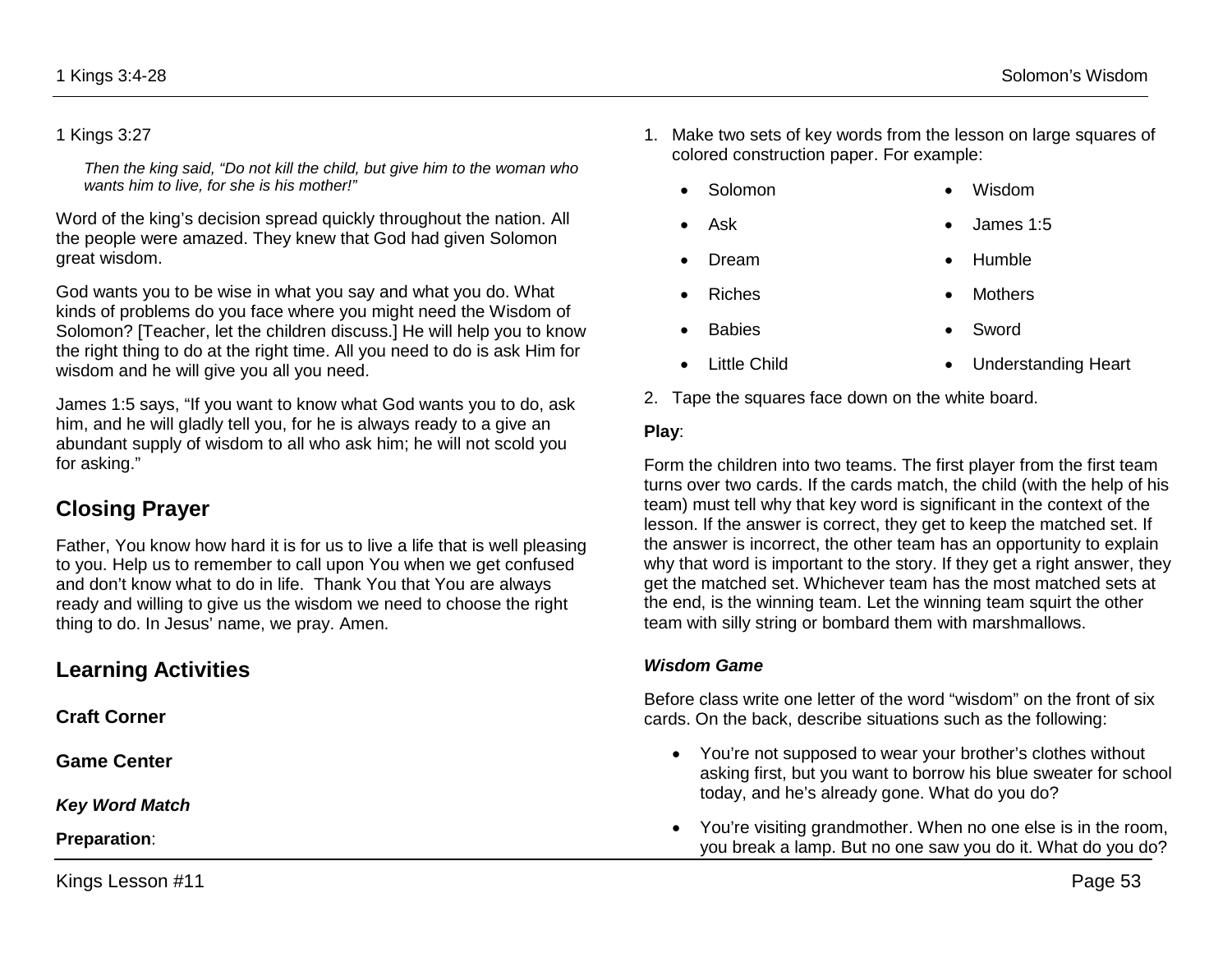- Your mom told you never to run in the house. You ran through the family room, fell, and cut your lip. Your mom is comforting you and asks you what happened. What do you say?
- You come home from school, it's a beautiful day, but you have a lot of homework to do. Your friends want to play. What do you tell them?
- Your mom and dad have told you that it is wrong to smoke cigarettes, but your friends want you to try it. What do you do?
- A stranger comes up to you as you walk home from school and asks you what time it is. What do you say?

#### **PLAY:**

- 1. Have children sit in a circle.
- 2. Say: *God appeared to King Solomon in a dream and told him that he could ask for anything he wanted! Wow! That sounds exciting. He could have anything he wanted. Are you wondering what Solomon asked for? We're going to play a game to find out. Before we do that, try and guess.* [Teacher, let the children guess but don't tell them the answer yet.]
- 3. Shuffle the index cards, and then read the situations to children. Discuss several options after each one. Ask kids to answer each question, turn the card over and place it on the floor in order, spelling "wisdom."
- 4. After discussing all six of the situations, point out the word "wisdom" and say: King Solomon could have asked God for anything in the world – money, power, a beautiful palace. But instead, he asked for wisdom. In our game you chose wise solutions to your problems. King Solomon was a good king because he was wise. Wisdom is a gift from God, and it's a good thing for all of us to ask for!
- Or, use the following questions in a game of your choice:
- 1. What kind of problems did Solomon face when he became king? (He was young and needed to know how to be a good king. He had to decide who the real mother of a baby was.)
- 2. What did Solomon tell God that he wanted? (Wisdom.) What else could Solomon have asked for?
- 3. How did Solomon become wise? (Asked God for wisdom.)
- 4. How did Solomon show wisdom in today's lesson? (He asked God for wisdom. He made a wise decision about the two mothers.)
- 5. How did Solomon use God's wisdom? (Solomon used wisdom to help him know who the real mother of the baby was.)
- 6. How did people know God had made Solomon wise?
- 7. When do you need help deciding what's right to do on the playground? At school? In your neighborhood?
- 8. What does the Bible say we should do if we need help deciding the right thing to do? (James 1:5)
- 9. What does the Bible tell us to ask for in James 1:5? (Wisdom.)
- 10. When might a child your age need wisdom from God? What kinds of problems do children your age face? (Have a lot of homework to do, but friends what to play. Friends want them to do something Mom or Dad said not to do. Accidentally broke something and are afraid to tell what happened.)
- 11. What can you do when you need wisdom? (Pray. Read the Bible. Talk to an adult.)
- 12. Tell me the name of someone besides God who you think is very wise. What do you think makes a person wise?